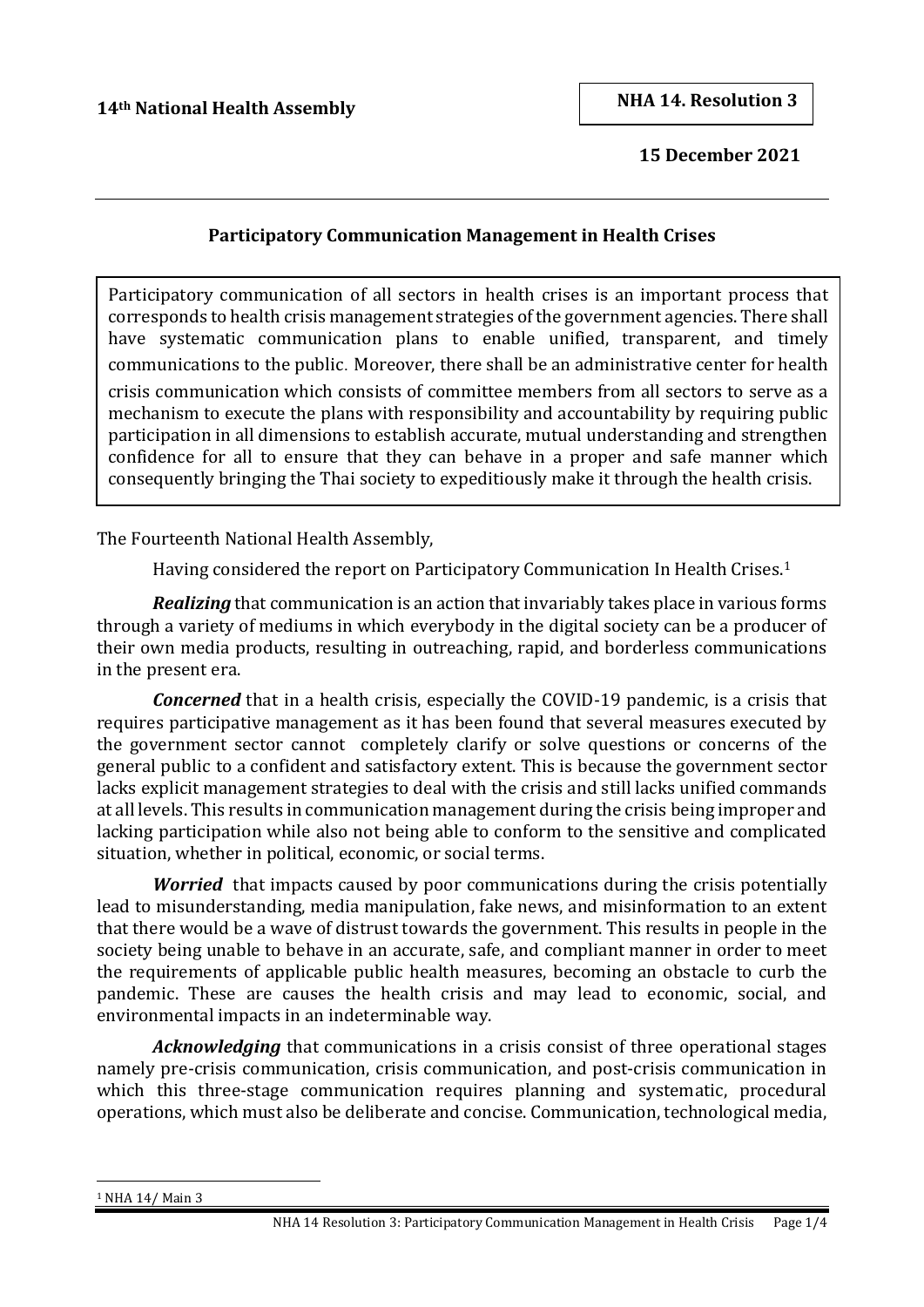political, economic, and social contexts, as well as those of policies, laws, and relevant measures are required to be taken into consideration.

*Appreciating* that a considerable number of stakeholders that are organizations, partnership networks, media outlets or the general public are active and aware of the ongoing communication issues during the COVID-19 crisis. In addition, these groups of stakeholders have expressed their determination to participate and collaborate in developing communication approaches to ensure that the country can eventually manage to overcome the present health crisis with minimum impacts to all parties.

*Considering* that participatory communication in health crises is a highly important approach that requires public collaboration. There should be a public policy in order to let all sectors collectively operate and move it forward in a tangible and practical manner in accordance with the roadmap of the resolutions. 2

Hereby, adopts the following resolutions:

- 1. Requesting the government sector to be prepared for communications in health crises by adopting it as a national urgent agenda and particularly defining the direction of communications in health crises in the master plan. The communication plan during crises can be classified into 3 phases, namely pre-crisis phase, crisis phase, and post-crisis phase, whether they are an urgent, short-term, or long-term plan, as to collaborate with all sectors to develop an integrated management plan and allocate a suitable budget for communication management in health crises taking into account contexts and actual situations that take place in each area.
- 2. Requesting the government sector to formulate a strategy for communication management in health crises by engaging all related sectors, and establishing an administrative center for health crisis communication at the national level, the provincial level, etc., as deemed appropriate, in a form of multi-sectoral committee including government, private sector, people sector, civil society and academic sector, to communicate from a single point, in a unified and consistent manner at all levels. Moreover, there shall be a director who is responsible and authorized for decision-making on the basis of common interests. This center shall be the central point for coordination in order to collect, analyze, synthesize, produce media products and disseminate information through various and comprehensive channels. In addition, budgets shall be suitably allocated based on the crisis communication plans while database or data center at the national, provincial, local and community levels shall be developed to ensure effortless accessibility of the general public with clearly assigned coordinators at all levels, who can coordinate promptly and be at the same pace with the situation.
- 3. Requesting all sectors to focus on inclusive and comprehensive participation in crisis communication, including on the aspects of correct information, time span, and targets that extend to all groups within the society. The communication process in health crises should be organized into at least two levels, namely the policy level and the operation level, both proactive and reactive, utilizing central, regional, local, and community mechanisms by assigning a person to be specifically responsible for communications. There is a constructive communication atmosphere at all levels, using a language that is appropriate to the target audience with easily accessible media and verifiable sources of references.

<sup>2</sup> NHA 14 / Main 3 / Annex 1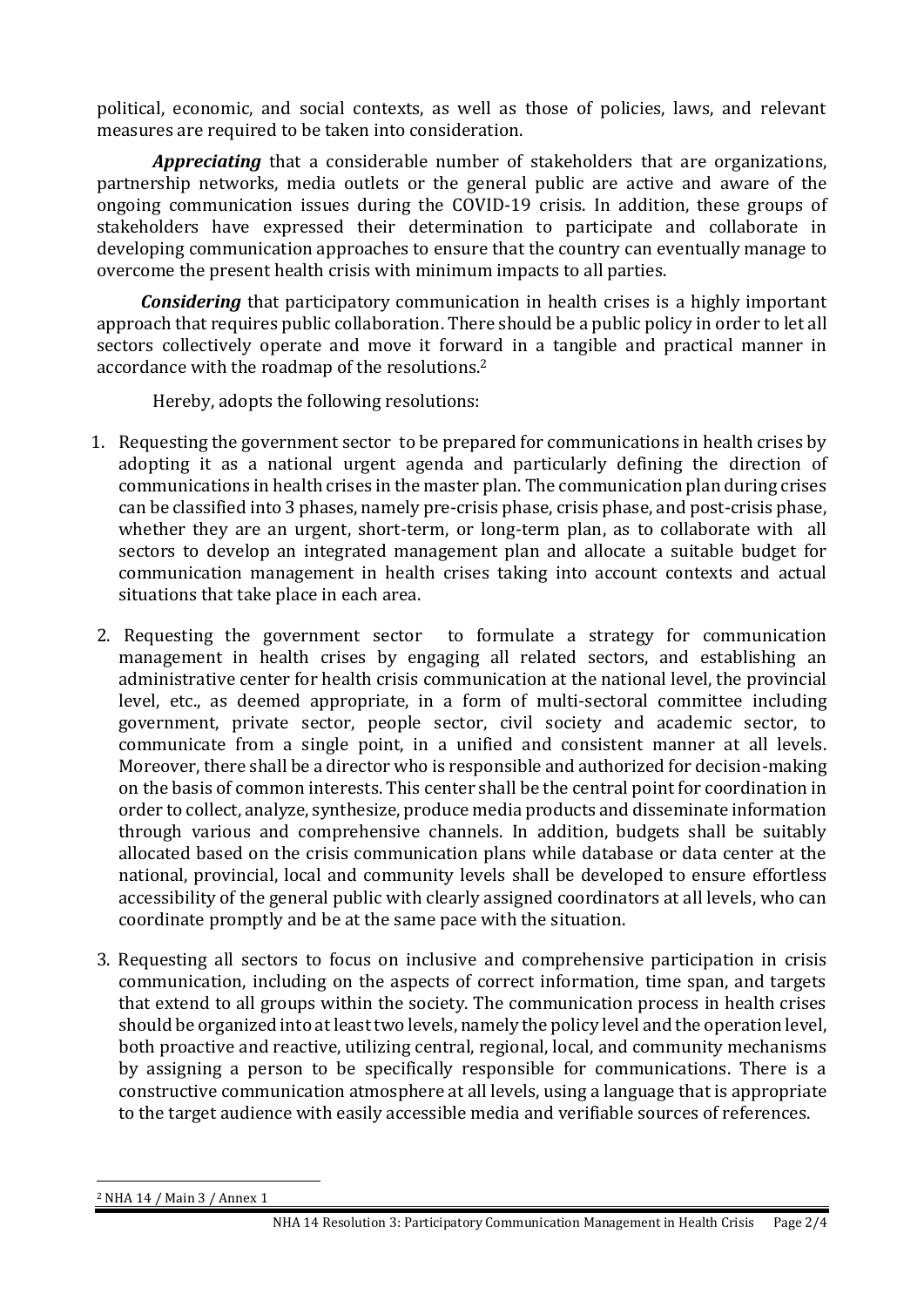- 4. Requesting the government sector to place importance on establishing mutual understanding of people in the society by organizing a public hearing to obtain information and opinions of all stakeholders as well as organizing a unit to surveil and follow up on communication issues that are unclear, incomplete, inaccurate, causing confusion in the society or that may affect the society in the future. This is to collect, seek answers and clarify the public in an appropriate manner, and to keep up with the situation, using communication psychology through a variety of channels, including local media and public media, with a language suitable for all target groups and taking into account interactions of all parties. The hearing is aimed to acquire opinions and exchange information between all groups of people in a constructive way with responsibility and accountability of all parties on the basis of common interests.
- 5. Requesting the government sector to consider rights and freedom of people to access and verify information by enabling communication channels for people of all groups and ages to ensure they have access to accurate, complete, prompt, and timely information that is matching and unified (Single Message) with consistency at all levels in order for people to act properly; facilitating prompt access to public health services through a variety of media, including convectional, modern and personal ones. This must extend to all target groups, e.g., children and youths, the elderly, the disabled, the vulnerable to discrimination, specific populations, ethnic groups, migrant workers, people with gender orientation, etc., taking into account specific attributes of each area where different local languages and dialects are used
- 6. Requesting the government sector to pay attention to the direction and the accuracy of information in the health crisis communicated within the society by enforcing relevant rules, regulations or laws in an appropriate, fair, prompt and timely manner. It requires responsible agencies to monitor and deal with media manipulation, fake news, and misinformation that can affect public confidence in government communications. This also includes violations of personal privacy of all and communications regarding performance and mechanisms to acquire information from the general public. In this regard, the rights and freedoms of the people in expressing their opinions as stipulated in the Constitution of the Kingdom of Thailand shall be taken into consideration.
- 7. Requesting the media professionals organization, in collaboration with the Office of The National Broadcasting and Telecommunications Commission (NBTC), to place importance on supervising the operation of media outlets by defining media guidelines during health crises which include requirements, code of conduct, prohibitions, and clear penalties in case of violations as well as setting forth guidelines to promote and encourage the media to strictly operate in accordance with professional ethics and applicable laws on the ground of collective responsibility.
- 8. Requesting the government sector, private sector, educational institutions and media professional organizations to rigorously emphasize enhancing communications in the Thai society to achieve morality and ethics without contradicting the national laws, whether they are conveyed through conventional media, modern media, or personal media. Moreover, it shall foster the general public with media, information, and digital technology literacy (MIDL) through both formal and informal education in order to ensure independent accessibility, analysis, content creation, application, and verification of information received from various media and to minimize adverse effects of communications for proper and safe conduct amidst the health crisis.